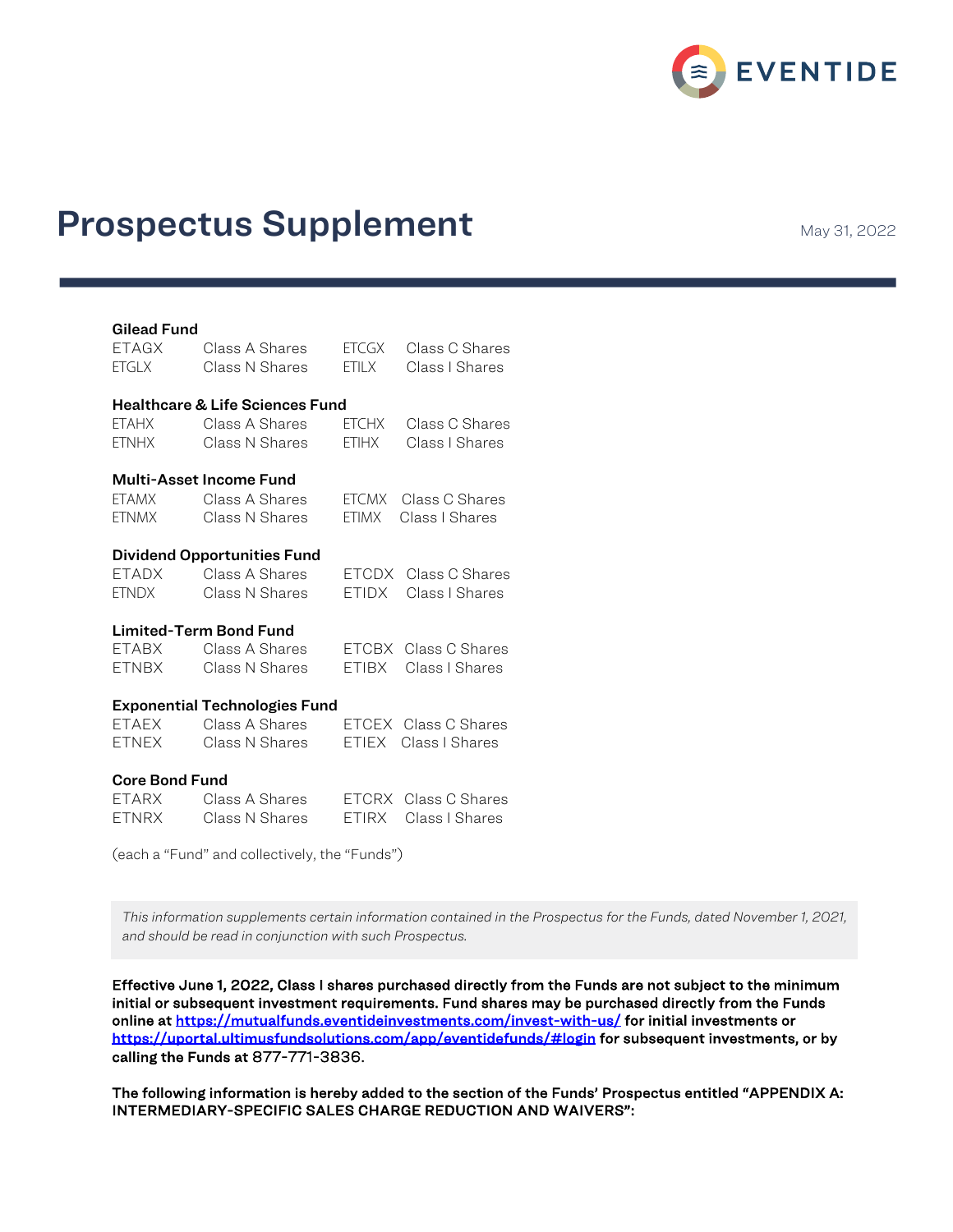#### EDWARD D. JONES & CO., L.P. ("EDWARD JONES")

#### Policies Regarding Transactions Through Edward Jones

Effective on or after June 1, 2022, clients of Edward Jones (also referred to as "shareholders") purchasing fund shares on the Edward Jones commission and fee-based platforms are eligible only for the following sales charge discounts (also referred to as "breakpoints") and waivers, which can differ from discounts and waivers described elsewhere in the mutual fund prospectus or statement of additional information ("SAI") or through another brokerdealer. In all instances, it is the shareholder's responsibility to inform Edward Jones at the time of purchase of any relationship, holdings of Eventide, or other facts qualifying the purchaser for discounts or waivers. Edward Jones can ask for documentation of such circumstance. Shareholders should contact Edward Jones if they have questions regarding their eligibility for these discounts and waivers.

#### **Breakpoints**

§ Breakpoint pricing, otherwise known as volume pricing, at dollar thresholds as described in the prospectus.

## Rights of Accumulation ("ROA")

- The applicable sales charge on a purchase of Class A shares is determined by taking into account all share classes (except assets held in group retirement plans) of Eventide held by the shareholder or in an account grouped by Edward Jones with other accounts for the purpose of providing certain pricing considerations ("pricing groups"). If grouping assets as a shareholder, this includes all share classes held on the Edward Jones platform and/or held on another platform. The inclusion of eligible fund family assets in the ROA calculation is dependent on the shareholder notifying Edward Jones of such assets at the time of calculation.
- § The employer maintaining a SEP IRA plan and/or SIMPLE IRA plan may elect to establish or change ROA for the IRA accounts associated with the plan to a plan-level grouping as opposed to including all share classes at a shareholder or pricing group level.
- ROA is determined by calculating the higher of cost minus redemptions or market value (current shares x NAV).

# Letter of Intent ("LOI")

- § Through a LOI, shareholders can receive the sales charge and breakpoint discounts for purchases shareholders intend to make over a 13-month period from the date Edward Jones receives the LOI. The LOI is determined by calculating the higher of cost or market value of qualifying holdings at LOI initiation in combination with the value that the shareholder intends to buy over a 13-month period to calculate the frontend sales charge and any breakpoint discounts. Each purchase the shareholder makes during that 13-month period will receive the sales charge and breakpoint discount that applies to the total amount. The inclusion of eligible fund family assets in the LOI calculation is dependent on the shareholder notifying Edward Jones of such assets at the time of calculation. Purchases made before the LOI is received by Edward Jones are not adjusted under the LOI and will not reduce the sales charge previously paid. Sales charges will be adjusted if LOI is not met.
- If the employer maintaining a SEP IRA plan and/or SIMPLE IRA plan has elected to establish or change ROA for the IRA accounts associated with the plan to a plan-level grouping, LOIs will also be at the plan-level and may only be established by the employer.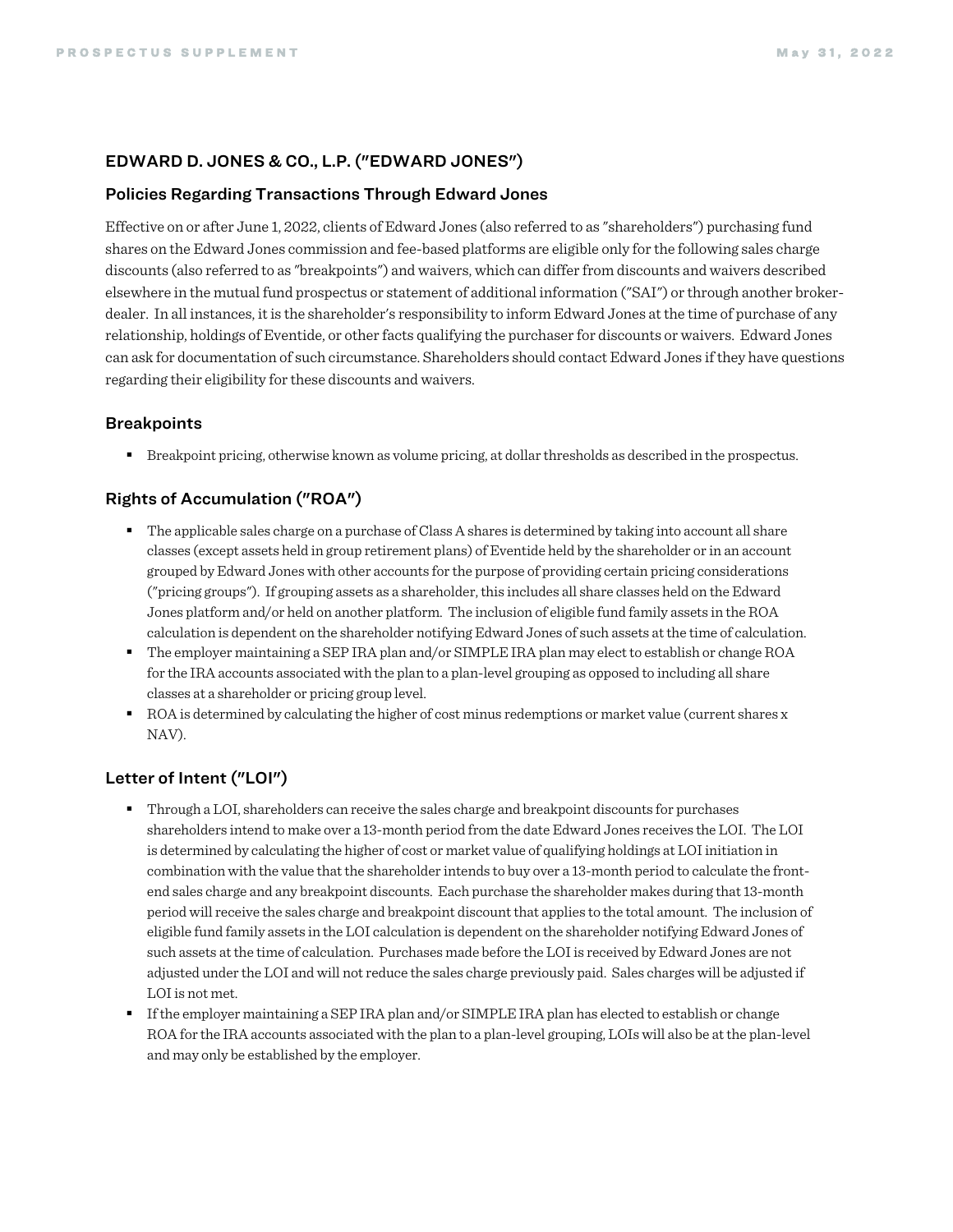#### Sales Charge Waivers

Sales charges are waived for the following shareholders and in the following situations:

- § Associates of Edward Jones and its affiliates and their family members who are in the same pricing group (as determined by Edward Jones under its policies and procedures) as the associate. This waiver will continue for the remainder of the associate's life if the associate retires from Edward Jones in good-standing and remains in good standing pursuant to Edward Jones' policies and procedures.
- Shares purchased in an Edward Jones fee-based program.
- Shares purchased through reinvestment of capital gains distributions and dividend reinvestment.
- § Shares purchased from the proceeds of redeemed shares of the same fund family so long as the following conditions are met: 1) the proceeds are from the sale of shares within 60 days of the purchase, and 2) the sale and purchase are made in the same share class and the same account or the purchase is made in an individual retirement account with proceeds from liquidations in a non-retirement account.
- § Shares exchanged into Class A shares from another share class so long as the exchange is into the same fund and was initiated at the discretion of Edward Jones. Edward Jones is responsible for any remaining CDSC due to the fund company, if applicable. Any future purchases are subject to the applicable sales charge as disclosed in the prospectus.
- Exchanges from Class C shares to Class A shares of the same fund, generally, in the 84th month following the anniversary of the purchase date or earlier at the discretion of Edward Jones.

# Contingent Deferred Sales Charge ("CDSC") Waivers

If the shareholder purchases shares that are subject to a CDSC and those shares are redeemed before the CDSC is expired, the shareholder is responsible to pay the CDSC except in the following conditions:

- The death or disability of the shareholder.
- Systematic withdrawals with up to 10% per year of the account value.
- Return of excess contributions from an Individual Retirement Account (IRA).
- Shares sold as part of a required minimum distribution for IRA and retirement accounts if the redemption is taken in or after the year the shareholder reaches qualified age based on applicable IRS regulations.
- § Shares sold to pay Edward Jones fees or costs in such cases where the transaction is initiated by Edward Jones.
- Shares exchanged in an Edward Jones fee-based program.
- Shares acquired through NAV reinstatement.
- § Shares redeemed at the discretion of Edward Jones for Minimums Balances, as described below.

#### *Other Important Information Regarding Transactions Through Edward Jones*

## Minimum Purchase Amounts

- Initial purchase minimum: \$250
- Subsequent purchase minimum: none

#### Minimum Balances

- § Edward Jones has the right to redeem at its discretion fund holdings with a balance of \$250 or less. The following are examples of accounts that are not included in this policy:
	- A fee-based account held on an Edward Jones platform
	- A 529 account held on an Edward Jones platform
	- An account with an active systematic investment plan or LOI